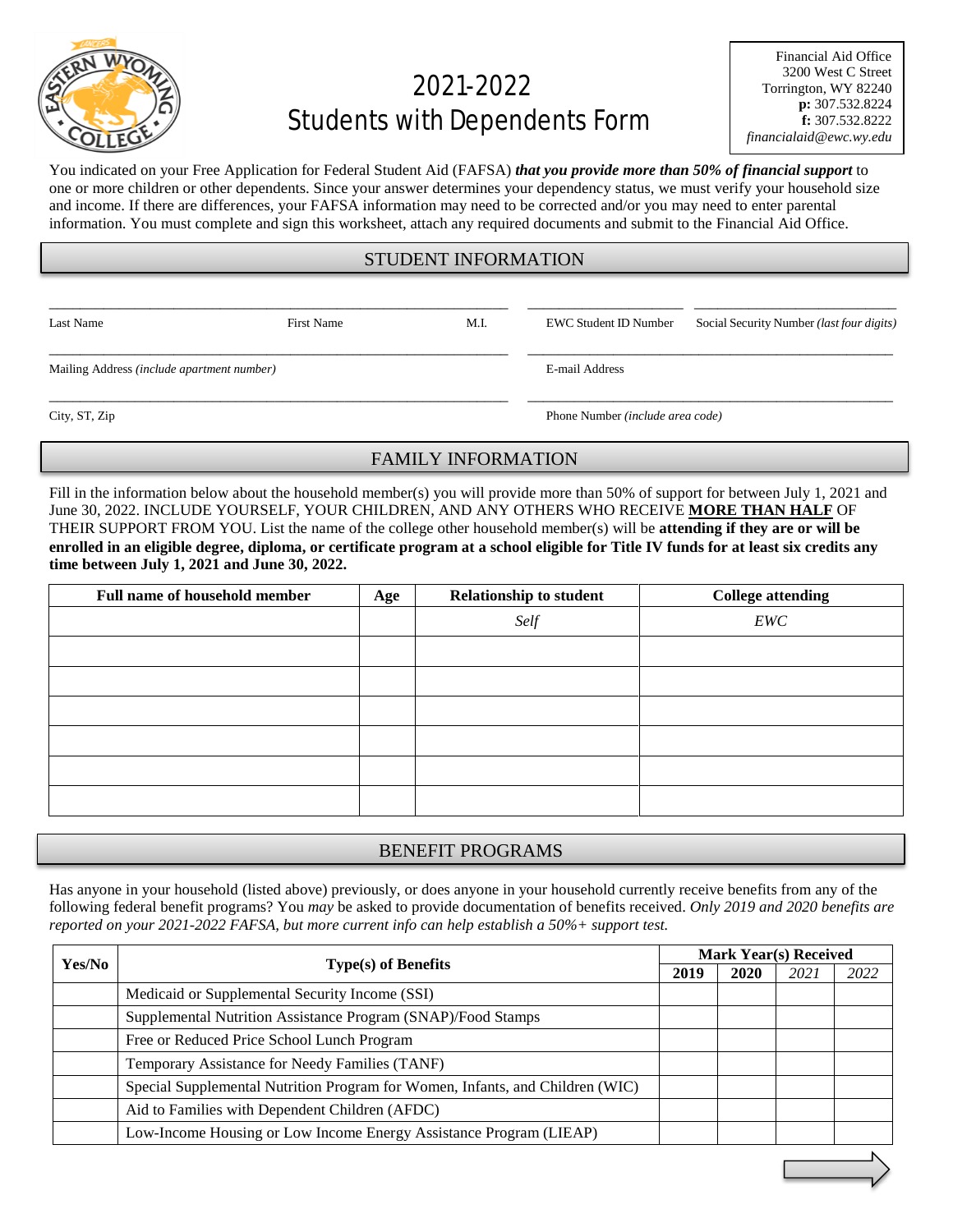## LIVING CIRCUMSTANCES

**Please explain IN DETAIL what your living circumstances were in 2019. Because FAFSA information requires 2019 income information which may not reflect your current situation, please also explain IN DETAIL what your living circumstances are** *now.* Whom do you live with and how do you support your child/ren and/or other dependents? Provide dates of your living circumstances and detail *any* changes that occurred between 2019 and *now*. You may attach a separate sheet if needed.

*Please note:* In most cases, students living with parents cannot be considered to support a child or other dependents more than 50%, cannot be considered independent, and therefore must include parental information on the FAFSA.

\_\_\_\_\_\_\_\_\_\_\_\_\_\_\_\_\_\_\_\_\_\_\_\_\_\_\_\_\_\_\_\_\_\_\_\_\_\_\_\_\_\_\_\_\_\_\_\_\_\_\_\_\_\_\_\_\_\_\_\_\_\_\_\_\_\_\_\_\_\_\_\_\_\_\_\_\_\_\_\_\_\_\_\_\_\_\_\_\_\_\_\_\_\_\_\_\_\_\_\_\_\_\_\_\_\_\_\_

\_\_\_\_\_\_\_\_\_\_\_\_\_\_\_\_\_\_\_\_\_\_\_\_\_\_\_\_\_\_\_\_\_\_\_\_\_\_\_\_\_\_\_\_\_\_\_\_\_\_\_\_\_\_\_\_\_\_\_\_\_\_\_\_\_\_\_\_\_\_\_\_\_\_\_\_\_\_\_\_\_\_\_\_\_\_\_\_\_\_\_\_\_\_\_\_\_\_\_\_\_\_\_\_\_\_\_\_

\_\_\_\_\_\_\_\_\_\_\_\_\_\_\_\_\_\_\_\_\_\_\_\_\_\_\_\_\_\_\_\_\_\_\_\_\_\_\_\_\_\_\_\_\_\_\_\_\_\_\_\_\_\_\_\_\_\_\_\_\_\_\_\_\_\_\_\_\_\_\_\_\_\_\_\_\_\_\_\_\_\_\_\_\_\_\_\_\_\_\_\_\_\_\_\_\_\_\_\_\_\_\_\_\_\_\_\_

\_\_\_\_\_\_\_\_\_\_\_\_\_\_\_\_\_\_\_\_\_\_\_\_\_\_\_\_\_\_\_\_\_\_\_\_\_\_\_\_\_\_\_\_\_\_\_\_\_\_\_\_\_\_\_\_\_\_\_\_\_\_\_\_\_\_\_\_\_\_\_\_\_\_\_\_\_\_\_\_\_\_\_\_\_\_\_\_\_\_\_\_\_\_\_\_\_\_\_\_\_\_\_\_\_\_\_\_

\_\_\_\_\_\_\_\_\_\_\_\_\_\_\_\_\_\_\_\_\_\_\_\_\_\_\_\_\_\_\_\_\_\_\_\_\_\_\_\_\_\_\_\_\_\_\_\_\_\_\_\_\_\_\_\_\_\_\_\_\_\_\_\_\_\_\_\_\_\_\_\_\_\_\_\_\_\_\_\_\_\_\_\_\_\_\_\_\_\_\_\_\_\_\_\_\_\_\_\_\_\_\_\_\_\_\_\_

\_\_\_\_\_\_\_\_\_\_\_\_\_\_\_\_\_\_\_\_\_\_\_\_\_\_\_\_\_\_\_\_\_\_\_\_\_\_\_\_\_\_\_\_\_\_\_\_\_\_\_\_\_\_\_\_\_\_\_\_\_\_\_\_\_\_\_\_\_\_\_\_\_\_\_\_\_\_\_\_\_\_\_\_\_\_\_\_\_\_\_\_\_\_\_\_\_\_\_\_\_\_\_\_\_\_\_\_

\_\_\_\_\_\_\_\_\_\_\_\_\_\_\_\_\_\_\_\_\_\_\_\_\_\_\_\_\_\_\_\_\_\_\_\_\_\_\_\_\_\_\_\_\_\_\_\_\_\_\_\_\_\_\_\_\_\_\_\_\_\_\_\_\_\_\_\_\_\_\_\_\_\_\_\_\_\_\_\_\_\_\_\_\_\_\_\_\_\_\_\_\_\_\_\_\_\_\_\_\_\_\_\_\_\_\_\_

\_\_\_\_\_\_\_\_\_\_\_\_\_\_\_\_\_\_\_\_\_\_\_\_\_\_\_\_\_\_\_\_\_\_\_\_\_\_\_\_\_\_\_\_\_\_\_\_\_\_\_\_\_\_\_\_\_\_\_\_\_\_\_\_\_\_\_\_\_\_\_\_\_\_\_\_\_\_\_\_\_\_\_\_\_\_\_\_\_\_\_\_\_\_\_\_\_\_\_\_\_\_\_\_\_\_\_\_

\_\_\_\_\_\_\_\_\_\_\_\_\_\_\_\_\_\_\_\_\_\_\_\_\_\_\_\_\_\_\_\_\_\_\_\_\_\_\_\_\_\_\_\_\_\_\_\_\_\_\_\_\_\_\_\_\_\_\_\_\_\_\_\_\_\_\_\_\_\_\_\_\_\_\_\_\_\_\_\_\_\_\_\_\_\_\_\_\_\_\_\_\_\_\_\_\_\_\_\_\_\_\_\_\_\_\_\_

\_\_\_\_\_\_\_\_\_\_\_\_\_\_\_\_\_\_\_\_\_\_\_\_\_\_\_\_\_\_\_\_\_\_\_\_\_\_\_\_\_\_\_\_\_\_\_\_\_\_\_\_\_\_\_\_\_\_\_\_\_\_\_\_\_\_\_\_\_\_\_\_\_\_\_\_\_\_\_\_\_\_\_\_\_\_\_\_\_\_\_\_\_\_\_\_\_\_\_\_\_\_\_\_\_\_\_\_

\_\_\_\_\_\_\_\_\_\_\_\_\_\_\_\_\_\_\_\_\_\_\_\_\_\_\_\_\_\_\_\_\_\_\_\_\_\_\_\_\_\_\_\_\_\_\_\_\_\_\_\_\_\_\_\_\_\_\_\_\_\_\_\_\_\_\_\_\_\_\_\_\_\_\_\_\_\_\_\_\_\_\_\_\_\_\_\_\_\_\_\_\_\_\_\_\_\_\_\_\_\_\_\_\_\_\_\_

## INCOME INFORMATION

**DO NOT LEAVE ANY ITEM BLANK.** If any item does not apply, enter "N/A" for Not Applicable where a response is requested, or enter \$0 in an area where an amount is requested. **ALL AMOUNTS ARE ANNUAL.** To determine the correct annual amount for each item: If you paid or received the same dollar amount every month in 2019, multiply that amount by the number of months in 2019 you paid or received it. If you did not pay or receive the same amount each month in 2019, add together the amounts you paid or received each month. If more space is needed for any item, attach a separate page with your name, student ID #, and appropriate information.

#### **Please list your living expenses and explain how they were met and by whom. Do not leave any field blank.**

|                          | 2019                 | <b>Current Year</b>  | Paid by: (Self/Parent/Other Relative/Friend) |                                  |
|--------------------------|----------------------|----------------------|----------------------------------------------|----------------------------------|
| <b>Bill/Expense</b>      | <b>ANNUAL Amount</b> | <b>ANNUAL Amount</b> | 2019                                         | Current (if different from 2019) |
| Rent/Mortgage            | \$                   | \$                   |                                              |                                  |
| <b>Utilities</b>         | \$                   | \$                   |                                              |                                  |
| Food                     | \$                   | \$                   |                                              |                                  |
| Clothing                 | \$                   | \$                   |                                              |                                  |
| Transportation           | \$                   | \$                   |                                              |                                  |
| Car Payments/Leases      | \$                   | \$                   |                                              |                                  |
| Insurance (Auto/Home)    | \$                   | \$                   |                                              |                                  |
| Recreation/Entertainment | \$                   | \$                   |                                              |                                  |
| Cell phone               | \$                   | \$                   |                                              |                                  |
| Other:                   | \$                   | \$                   |                                              |                                  |
| Other:                   | \$                   | \$                   |                                              |                                  |